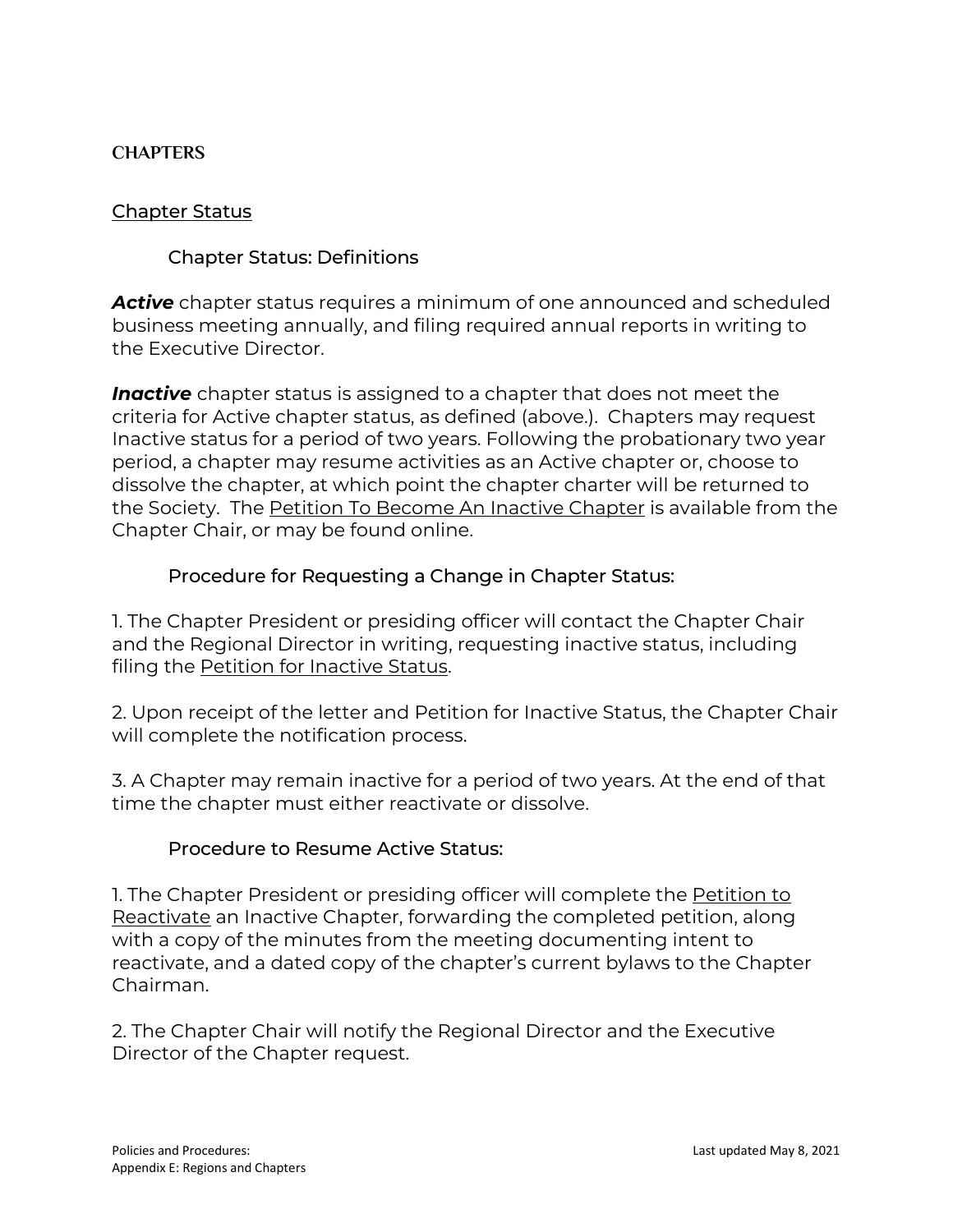# Dissolution of a Chapter

If, after two years of inactive status, it is the judgment of the most recent Chapter President that it is impossible to secure a slate of officers to assume leadership for the coming year, the procedure for chapter dissolution is as follows:

1. Any remaining chapter members will hold a meeting to complete the Petition. This requires a vote of not less than two-thirds of the Chapter membership. If a meeting is not possible, copies of letters or emails approving the dissolution of the Chapter from not less than two-thirds of the Chapter membership, must accompany the Petition when it is sent to the Chapter Chair.

2. The most recent Chapter President or presiding officer will contact the Chapter Chair and the Regional Director to request chapter dissolution, including sending the completed [Petition To Dissolve A Chapter](about:blank) and the chapter charter.

3. The Chapter Chair will submit the Petition to Dissolve and the Chapter Charter to the Executive Committee for review.

4. Upon the recommendation of the Executive Committee, the Executive Director will file an approved request for chapter dissolution.

5. Upon dissolution, all financial assets are forwarded to the Executive Director.

6. Non-financial assets are disposed of among chapter members.

7. A year after a chapter's dissolution, the Chapter Chair will invite the former members of the Chapter to re-activate the Chapter.

# Secondary Procedure for Non-Voluntary Dissolution of a Chapter

A chapter may choose to pursue inactive status, following the procedures above. In the case of a chapter that fails to file the Fall Chapter Data Report and cannot secure a slate of officers and/or the 990 for two consecutive fiscal years, the American Harp Society, Inc. will assign inactive status. To assist chapters in the often challenging process of determining active or inactive status, members of the Chapter Committee, in coordination with the Regional Director will make every attempt to contact the Chapter to ask if they want an extension of inactive status.